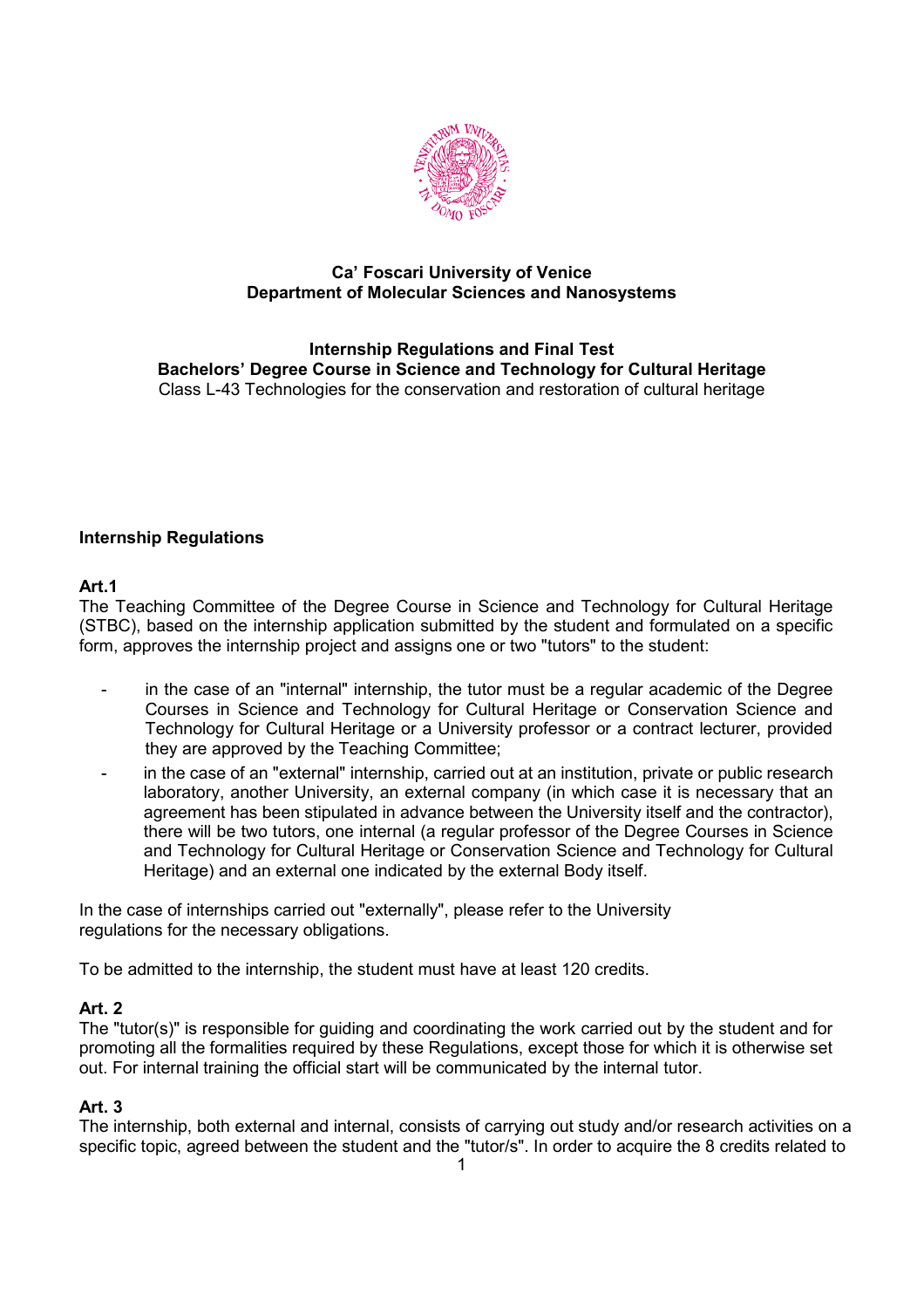the internship, the total duration to devote to this activity must be at least eight weeks. To complete the internship the student must attend the *Educational activity for bibliographic research in the field of chemistry offered by the scientific area library*.

### **Final test rules (thesis)**

### **Art.1**

The Teaching Committee of the Degree Course in Science and Technology for Cultural Heritage (STBC), based on the final exam application presented by the student and formulated on a specific form, approves the thesis project and assigns the student to one or two mentors.

Thesis mentors can be the tenured professors of the Degree Course in Science and Technology for Cultural Heritage or Conservation Science and Technology for Cultural Heritage, or a professor of the University or an adjunct professor, provided that they are approved by the Teaching Committee.

The Teaching Committee can approve theses with external speakers, as long as they are supported by a professor of the Degree Courses in Science and Technology for Cultural Heritage or Conservation Science and Technology for Cultural Heritage.

To be admitted to the thesis activity the student must have obtained at least 130 credits and must have passed the internship, as attested by the mentor (s) with the simple declaration: Internship successfully passed.

## **Art. 2**

The mentors are responsible for guiding and coordinating the work done by the student and for promoting all the formalities required by these Regulations, except those for which it is otherwise set out.

## **Art. 3**

For each graduating student, the Teaching Committee designates a Final Testing Commission composed of the mentor and a co-examiner chosen from among the professors of the Degree Courses in Science and Technology for Cultural Heritage or Conservation Science and Technology for Cultural Heritage.

### **Art. 4**

The Final exam consists in the discussion of a written report, prepared by the student under the guidance of the mentor (s).

The report written in electronic format, with an accompanying message attached by the mentor must be sent to the co-examiner according to the deadlines established by the University.

# **Art. 5**

The evaluation of the final exam is carried out taking into consideration the student's entire career.

### **Art. 6**

The Final Test Commission can assign a score from 0 to 6 points; the Final Test Commission may award any bonus points, for which reference should be made to the University regulations.

The request for honours must be presented in writing to the co-examiner by the mentor. A necessary condition for being able to make the request for honours is that the score obtained by summing the weighted average of the scores obtained in the exams, the additional bonus points and the points of the final exam is greater than 110.